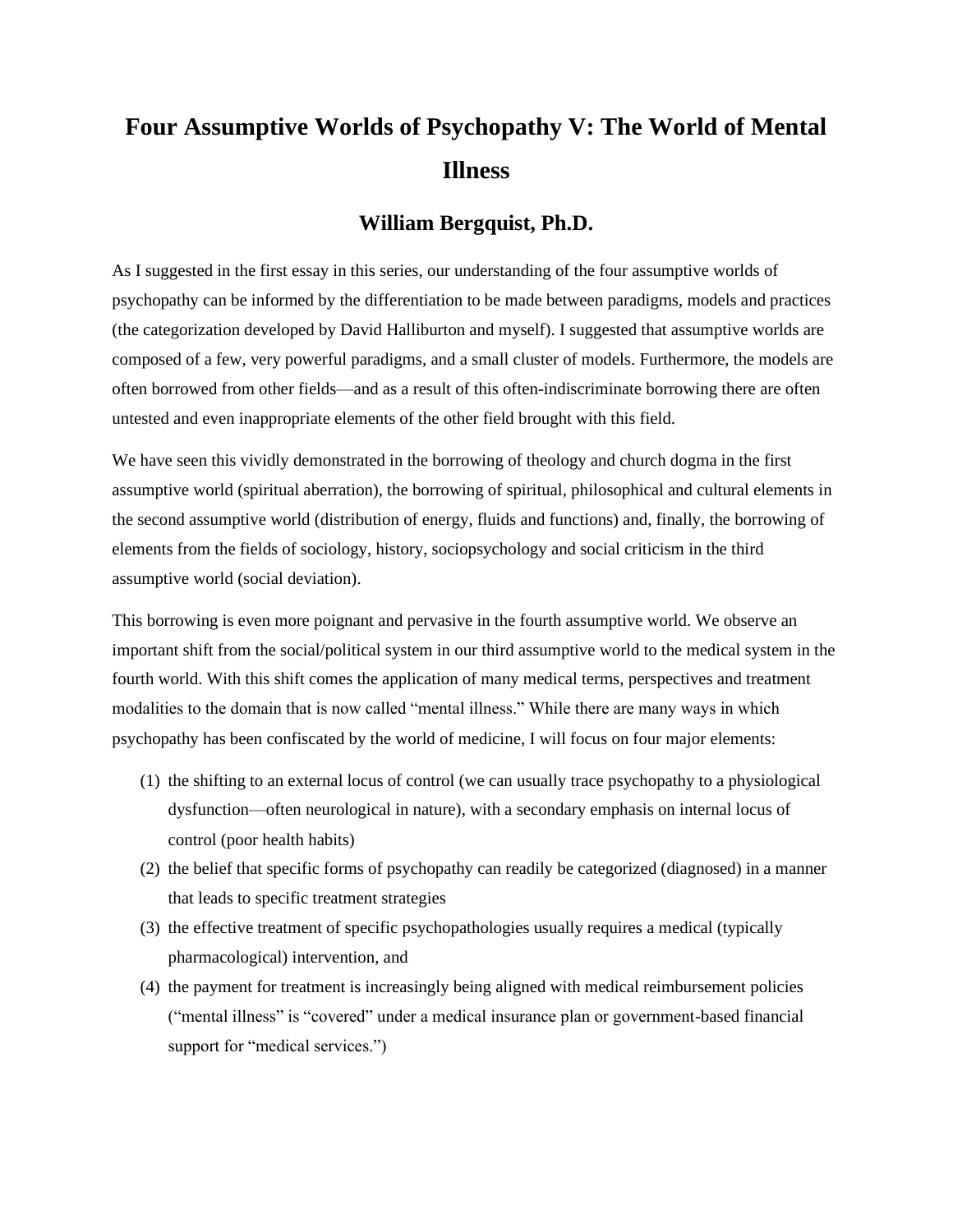# **The Etiology of "Mental Illness"**

As I noted in the first essay, words do seem to matter in the social construction of reality. They matter in terms of both semantics (meaning of words) and syntax (ordering of words). In embracing the term "mental illness" most contemporary societies are creating an important and powerful new construct: psychopathology is in most instances a form of illness (like cancer or diabetes) that is caused by some physical pathogen, genetic defect or injury to the body (and in particular to the brain). This shift to a focus on something other than spiritual aberration or social deviance is certainly to be commended as a way of looking for sources outside the church or penal code. Furthermore, this fourth assumptive world has produced very detailed and scientifically based descriptions of how mental illness is produced. Certainly, most societies are doing a much better job of "curing" psychopathologies under the banner of this fourth assumptive world than was the case with either the spiritual or societal worlds.

In recent years, we are even seeing an interesting and often productive interplay between the second world (especially the Asian version) and the fourth world. Often under the title of "complementary" medicine, we see the use of meditation, mindfulness and yoga practices being "prescribed" by medical doctors and physicians for their patients who are struggling with emotional and mental problems. While this complementary (and complimentary) relationship often does not include acceptance in Western medicine of the Asian assumptions about the sources of psychopathology, there is ample use of the health-inducting practices and treatment strategies that arisen from the etiologies assumed by this Asian world. I would also note that the word "complementary" may be very important here.

In my own previous co-authored book on medical cultures (*Who is Wounding the Healers*) (Bergquist, Guest and Rooney, 2004), we pointed out that the term "alternative" was being used for many years to describe a cluster of medical and nonmedical concepts and practices that were posed in contradiction to the accepted (allopathic) medical concepts and practices. It was assumed that these "alternative" perspectives were to be corrective on or even replacements for the dominant medical theories and practices.

A somewhat unholy alliance was established late in the  $20<sup>th</sup>$  Century that enabled alternative practices and practitioners (at least in the United States and Canada) to be accepted (with some reservations) within the fold of established medicine—thereby enabling practitioners to receive compensation from an insurance company or government rather than relying on direct payment from the customer ("patient"). Unfortunately, payment for this admission to the medical community was an abandonment of the term "alternative" and acceptance of the term "complementary" (suggesting that these alternative practices are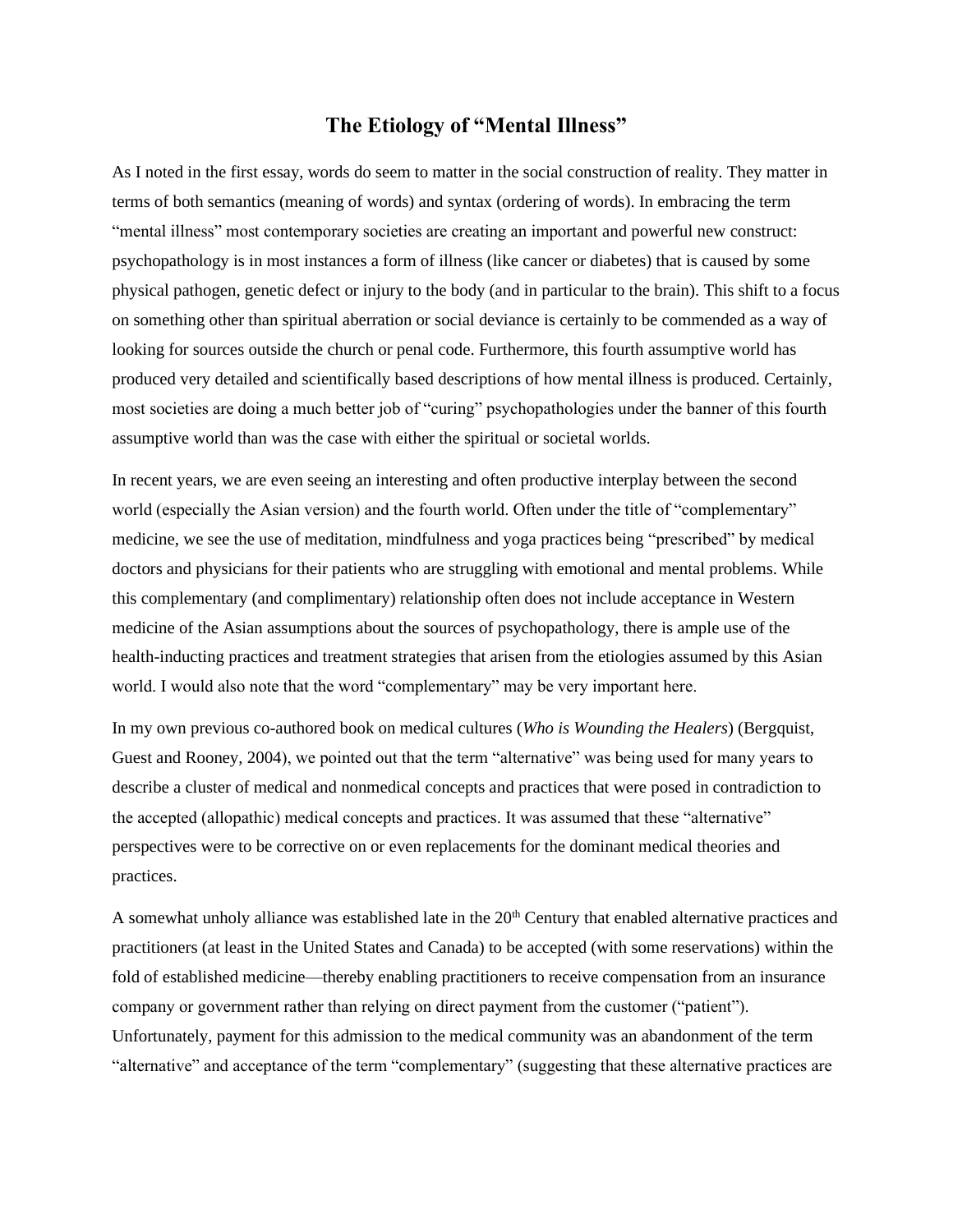to still be considered secondary to traditional allopathic medical principles and practices). Yes, words do matter.

What does all of this mean? We can turn back to our references regarding syntax in the first essay. Most Western languages are right branching (and reliant on active voice). This manner of syntactic structure tends to highlight internal locus of control: "the boy hit the ball". The primary agent is the boy. The ball is secondary. "This crazy person is a sinner and deserves to be suffering!" "This prison keeps social deviants in chains!" Agency is clearly identified in both of these sentences: the crazy person and the prison. The first and third assumptive worlds are both very clear and consistent about the source of psychopathological behavior. An alternative agent has been identified in the case of our first assumptive world (Satan evil doings or God's predestination plans); however, the agency is still clear and consistent.

When we turn to the second and fourth assumptive worlds there is less clarity and consistency. The primary agency is usually assumed to be some pathogen, genetic factor or injury—yet healthy practice and other preventative measures are still emphasized. We are victims of "mental illness", but in some instances can do something to ameliorate or even prevent this illness. This ambiguity regarding etiology is exemplified in recent emphasis on determining the percent of mental illness (such as depression, bypolar disorders and schizophrenia) that can be attributed to generic predispositions (nature) rather than environmental factors of behavioral patterns (nurture).

The syntax itself reflects this ambiguity. We often say something like the following" "mental illness has afflicted this unfortunate person." We focus on the pathology (schizophrenia or depression) rather than the person—a "schizophrenic" forfeits all other identifies. As we noted with regard to "stigmas" when entering the third assumptive world, the world of "mental illness" is filled with stigmatizing terminology: while we are trying to remove the blame from those "allected" with a mental illness, we also are inclined to believe that this is a permanent affliction that can be controlled with medications, but never "cured." There is no healing grace coming from a benevolent God, nor any spiritual practices that bring about a rebalancing of the body's energies, nor any release from prison or poverty. There is only a lifelong, isolating "affliction."

## **The Categorization of "Mental Illness"**

By defining psychopathology as a form of "illness", leaders of a society and, in particular, leaders of the medical community, can provide a rationale for the belief that specific forms of psychopathy can readily be categorized (diagnosed) in a manner that leads to specific treatment strategies.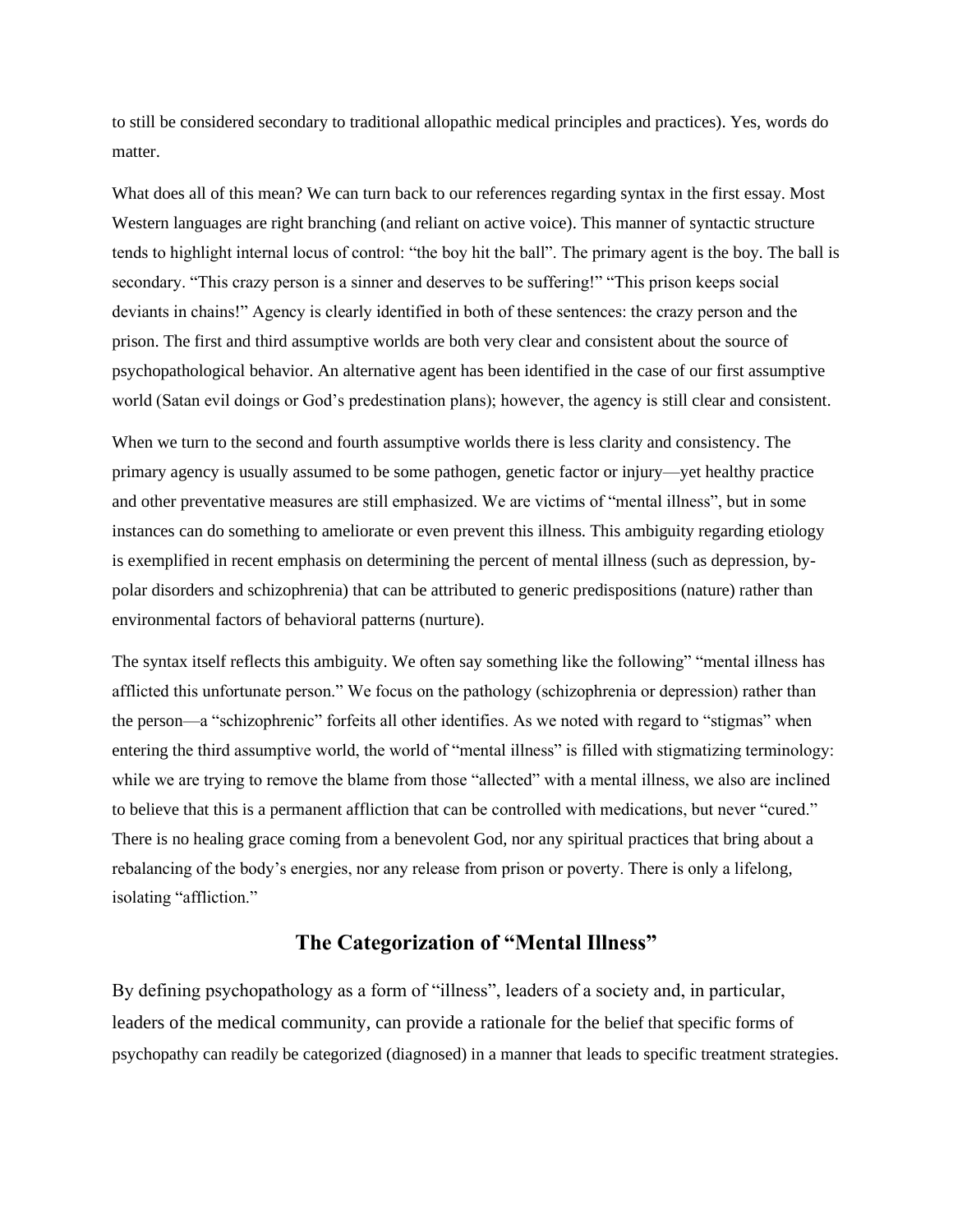If we can determine that a leg is broken, an appendix is burst, or a heart is malfunctioning, then we should also be able to identify specific maladies that are mental and/or emotional.

We should be able to differentiate between (and isolate) specific forms of psychopathology. In fact, we have done just this in the Western world. A formal categorization has been formulated by the American Psychiatric Association (not the American Psychological Association). This is the Diagnostic Statistical Manual—which is now in its fifth edition and is fundamental to the diagnosis and categorization of "mental illness."

I will have much more to say about DSM in the sixth essay and will be ably assisted in this description and analysis by several colleagues in the graduate school where I serve as president (The Professional School of Psychology). At this point, let me just note that DSM has a very broad, global reach.

DSM not only strongly influences (even determines) third party payments in the United States and some other countries (including those providing government funding of psychiatric and psychological treatment). It also has become a firmly enforced social construction in many of the human service fields (including not just psychiatry and psychology, but also such fields as social work, school counselling and pastoral counseling). This enforcement includes a requirement that old versions of DSM be destroyed, since they no longer provide the "truth" about psychiatric categorization. It was even suggested that these manuals be "burned" so that someone unsuspectingly would pick up an outdated version at their local dump and be misguided in their use of this manual.

As we will report more fully in our sixth essay, the battle over the constructs established in a new version of DSM is often waged with great passion (and a substantial amount of politicking, marketing and expenditure of funds by pharmacological, medical and allied health institutions). Issues related to societal biases regarding classification of sexual orientations (such as homosexual and transgender) and specific asocial behaviors (such as aggression and sexual promiscuity). Should any of these orientations or behavior patterns be considered "mental illnesses"? We know that having a heart attack is a bad thing. What about being Gay or verbally abuse or paying for (or providing) sexual services? Are these signs of being "crazy."?

At this point; the third and fourth assumptive world converge (or collide): when does a medical model replace a model of social deviance? When does the management of power transfer from the courts, prisons and asylums of a society to the wards of hospitals and offices of insurance company executives or government officials? Who is best qualified to identify and classify psychopathy: the doctor or the legislator? We will have much more to say about these important issues in our next essay. Now on to the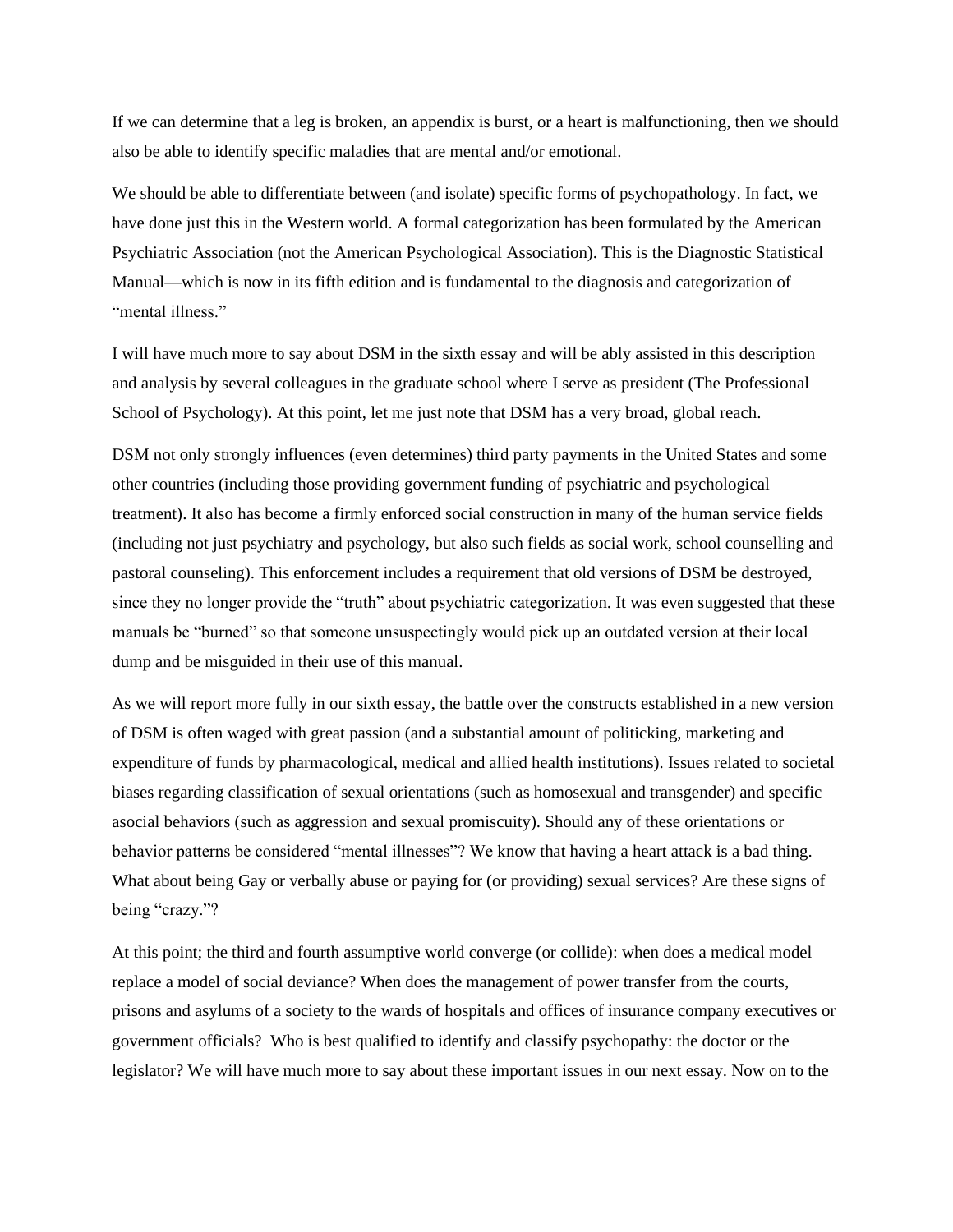choice of interventions, that are clearly influenced by the classification that is made regarding a specific psychopathy.

## **The Treatment of "Mental Illness"**

There is the famous old saying: "if all you have is a hammer then you will treat everything as a nail!" From a very similar (though reversed) perspective, we would suggest that if your assumptive world is saturated with medical imagery and language, then you are likely to offer treatments that are medically oriented. Psychopharmacology is the most obvious of the medical "hammers" to be deployed. We can also turn to medical procedures that are much more intrusive (and sometimes curative): such as electroconvulsive therapies and lobotomies.

In a more preventive mode (and in closely alignment with our second assumptive world), we can point to various Western strategies for the "healing" of "mental illness". These often involve the "big three": nutrition, sleep, and exercise. In many cases, these more benign procedures were first introduced in Western societies through the "osteopathic" and "chiropractic: branches of medicine and in other branches of what I have already identified as "alternative medicine."

These practices are becoming more "mainstream" (as I noted above) and have been re-identified as "complementary medicine." Regardless of their name, these practices have proven to be of great benefit in both the prevention and amelioration of certain psychopathologies. We may find that this "healthier" branch of contemporary psychiatry and psychology will become increasingly influential—yet remain under the general purview of the fourth assumptive world (with some nodes in the direction of the second assumptive world).

When we turn to the role played by the fourth assumptive world in Asian societies, there is extensive interweaving of practices from the world of medicine with the practices embraced by the second assumptive world. Procedures such as acupuncture and the application of healing stones and crystals reflect a more hammer-like application of Asian medicine (often interwoven with Western alternative practices) to the treatment of many physical and mental "illnesses". Other procedures such as meditation, mindfulness and the martial arts enter as purer expressions of the second assumptive world.

Clearly, the reframing of psychopathy as "mental illness" has led to significant improvement in the treatment of such forms of psychopathy as schizophrenia and bi-polar disorders. Medications have been of great benefit to men and women suffering from sustained anxiety, and to those struggling with phobias and obsessive-compulsive disorders. Perhaps of greatest importance is the recognition that medical treatments (such as medication) should be coupled with psychotherapeutic treatment. Anxiety-reducing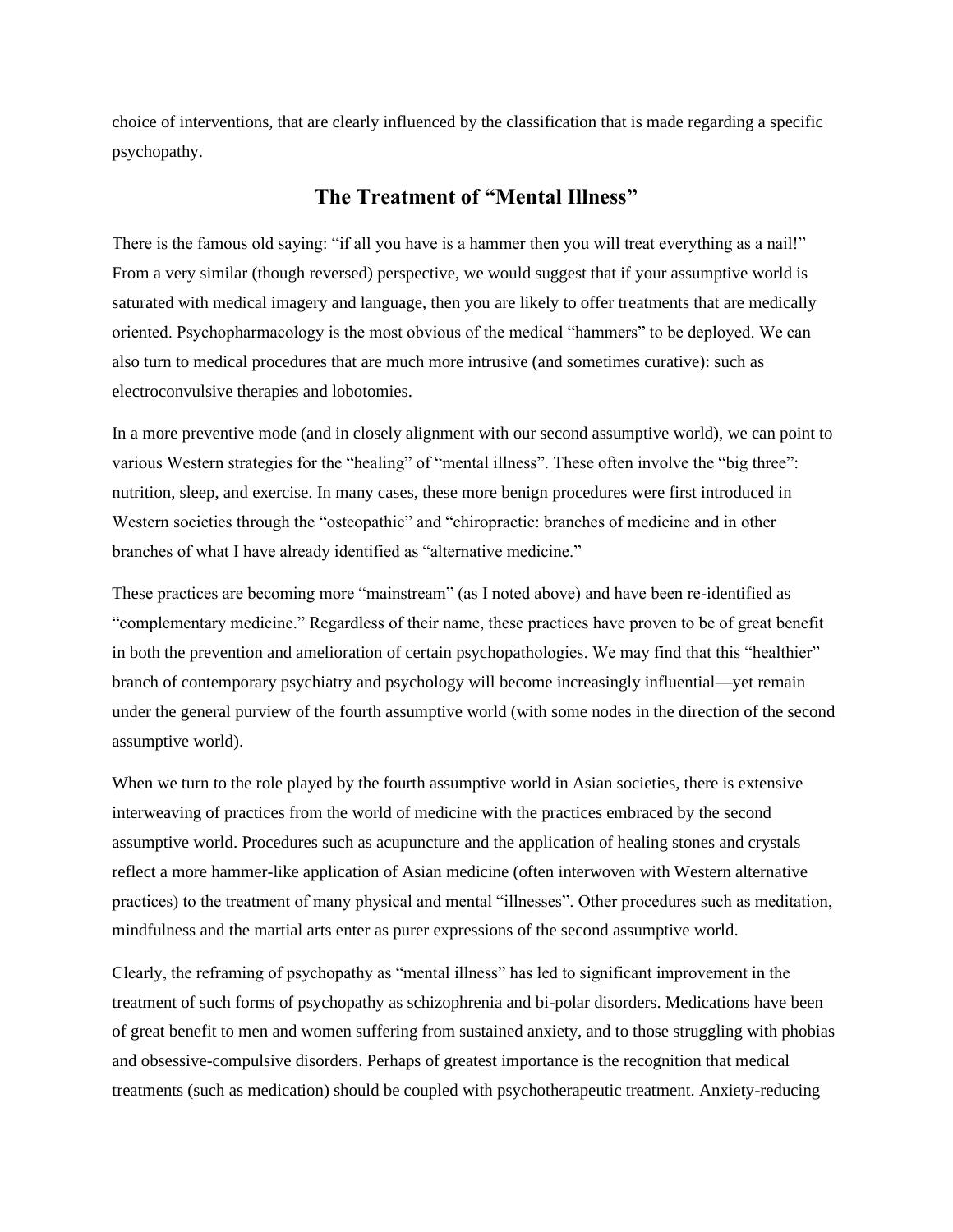medications should be supported with emotion-focused therapeutic sessions: the anxiety can be reduced so that therapy is possible, and the therapy can help reduce the future need for medications. Cognitivebehavioral therapies can help reduce psychopathic symptoms, while healthy habits can help keep new symptoms from emerging.

Even more advanced medical treatment strategies, based on recent neurobiological discoveries hold great promise, if coupled with the healing presence of a "talking cure." (psychotherapy). For instance, neurofeedback procedures can be effective in the treatment of trauma, but should always be set within a broader psychotherapeutic context—so that the trauma can be better understood by the patient so that future behavior and decisions are not driven by re-experiencing of the trauma or even re-victimization.

Patients who must live with voices in their head, as a manifestation of schizophrenia, may find relief in taking one of the newly available psychotropic medications that are less numbing of mental and emotional functions than medications prescribed in the past. However, these schizophrenic patients are likely to live much more pleasant and productive lives if they learn (through therapy) how to adapt to their occasional voices (perhaps even having a "productive" conversation with these voices).

All of this suggests that the fourth assumptive world is regarded with justification as the "best" of the four worlds I have identified. It is certainly the most "modern" and "scientific" of the worlds. I applaud the many advances made in the medical treatment of psychopathy. Yet, I am reminded of Frank, the VA patient who I met in the surgery ward. Strapped to the bed, having been tearing off the skin on his arms and legs, Frank had been the beneficiary for many years of "medical treatment." He had been hammered into a state of profound insanity by these healing "treatments." A World War II victim of what would much later be labeled "PTSD", I believe that he was being treated primarily for anger management when placed against his will in the hospital.

As a strong and unpredictably aggressive patient, Frank was no doubt a threatening presence on the VA ward; however, those providing "treatment" should not have been kidding themselves that they were trying to "cure" Frank – they were only trying to manage his behavior. Frank's files were filled with the jargon of medicine and contained no reference to issues of behavior management and control. Employee safety is a legitimate reason to provide restraint—yet this rationale was never mentioned in Frank's file. Our third assumptive world (social deviance) was alive and well (or not so "well") in Frank's hospital history—but it was never acknowledged. It was Frank's file and his status as a patient strapped down to a bed that radicalized me. I think assumptions should be made explicit. If they remain unacknowledged, then they can do great damage, regardless of their initial benevolent intent.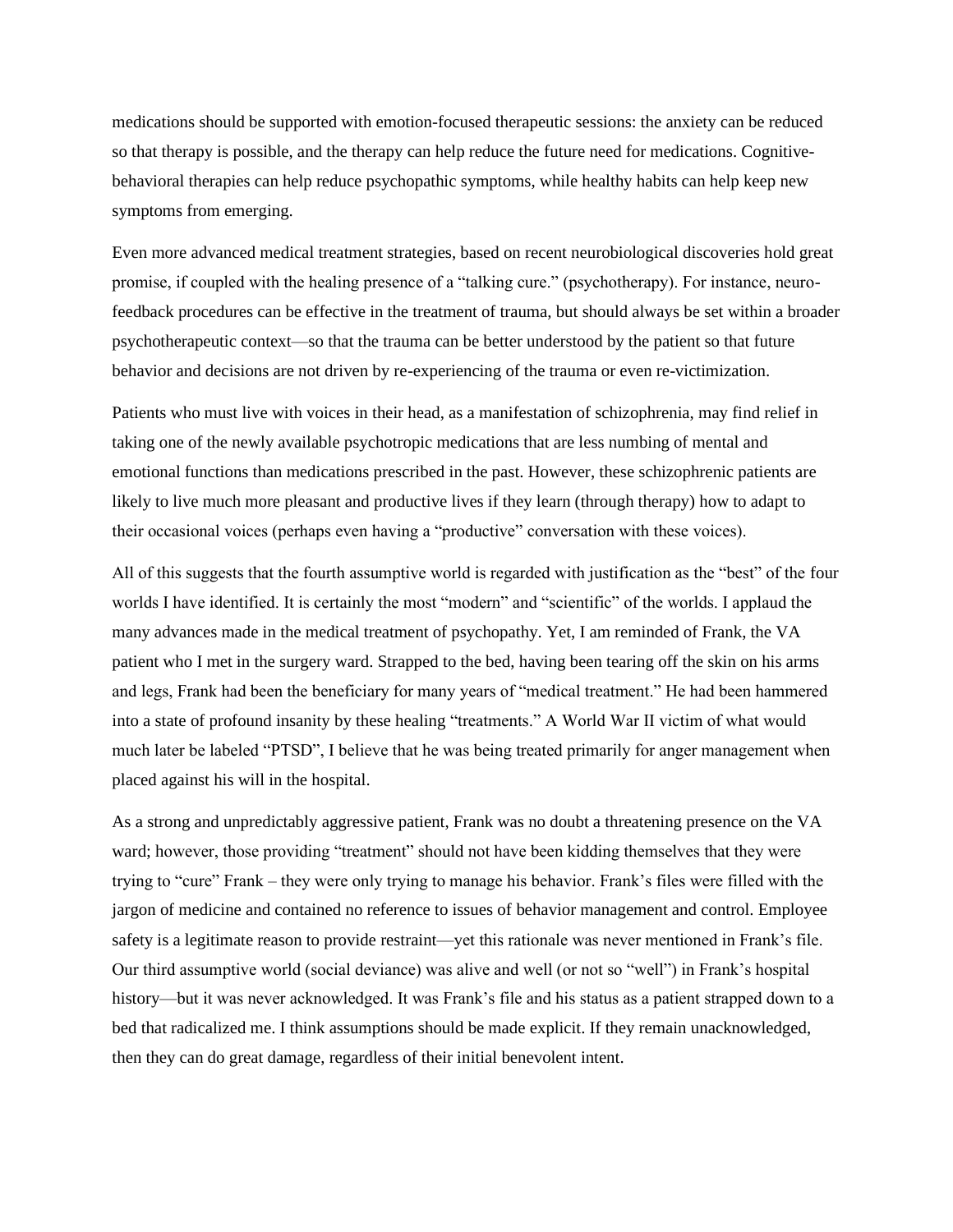I would go one step further. The hiding of an assumptive world and its unacknowledged beliefs and destructive practices is often motivated by money. Financial considerations have a way of distorting the management of both power and anxiety. I turn now to this matter of money.

# **The Financing of "Mental Illness" Treatment**

The interplay between medicine and money has always been very important in determining the level of influence and the directions taken by the medical industry (and related industries such as pharmacology and medical technology). In the United States, for instance, medical doctors during the  $19<sup>th</sup>$  and early  $20<sup>th</sup>$ Century were paid directly by their patients. They strongly opposed the intrusion of any third party into the trusting and in many ways "intimate" relationship that existed between themselves and their patients. These men (very few female physicians) certainly did not some non-physician determining who and how much should be paid for specific medical procedures.

All of this began to change in the early 1920s. There were now fewer physicians (many of them being thrown out of the profession by acts passed by the United States Congress during the 1910s). With fewer physicians to serve the public, the price of health care began to increase, and many patients could no longer afford these services. With some third-party payment plan in place (health insurance), the physicians could still charge a high fee while serving an expanding population of patients.

The health insurance business soon benefited from the introduction of benefit plans in American corporations. Employees now were being paid not only as wage-earners, but also as recipients of health and retirement plans. The United States government soon got involved too, passing legislation during the 1930s that provided some financial support for citizens who could not afford health insurance, were not covered by their employer, or were too old, too young or too infirmed to be eligible for any existing financial assistance. The stage was set for health care policies and procedures to be strongly influenced by the allocation of money (Bergquist, Guest and Rooney, 2004)

A similar story can be told about health care elsewhere in the world—though in most cases the primary financial player has been government. We see evidence of this today in the almost universal adoption of national health insurance or government controlled or even operated health care facilities. We find that physicians no longer run the show in most countries. As I noted in the first essay, social constructions are often reflected in the language (semantics) being used: in health care around the world we find financially related terms driving medical decision-making by both the providers and recipients.

Terms such as "cost centers" (medical services being delivered to patients) and "reimbursables" (medical services being initially paid for by patients but later paid for by a third party) are filling the offices and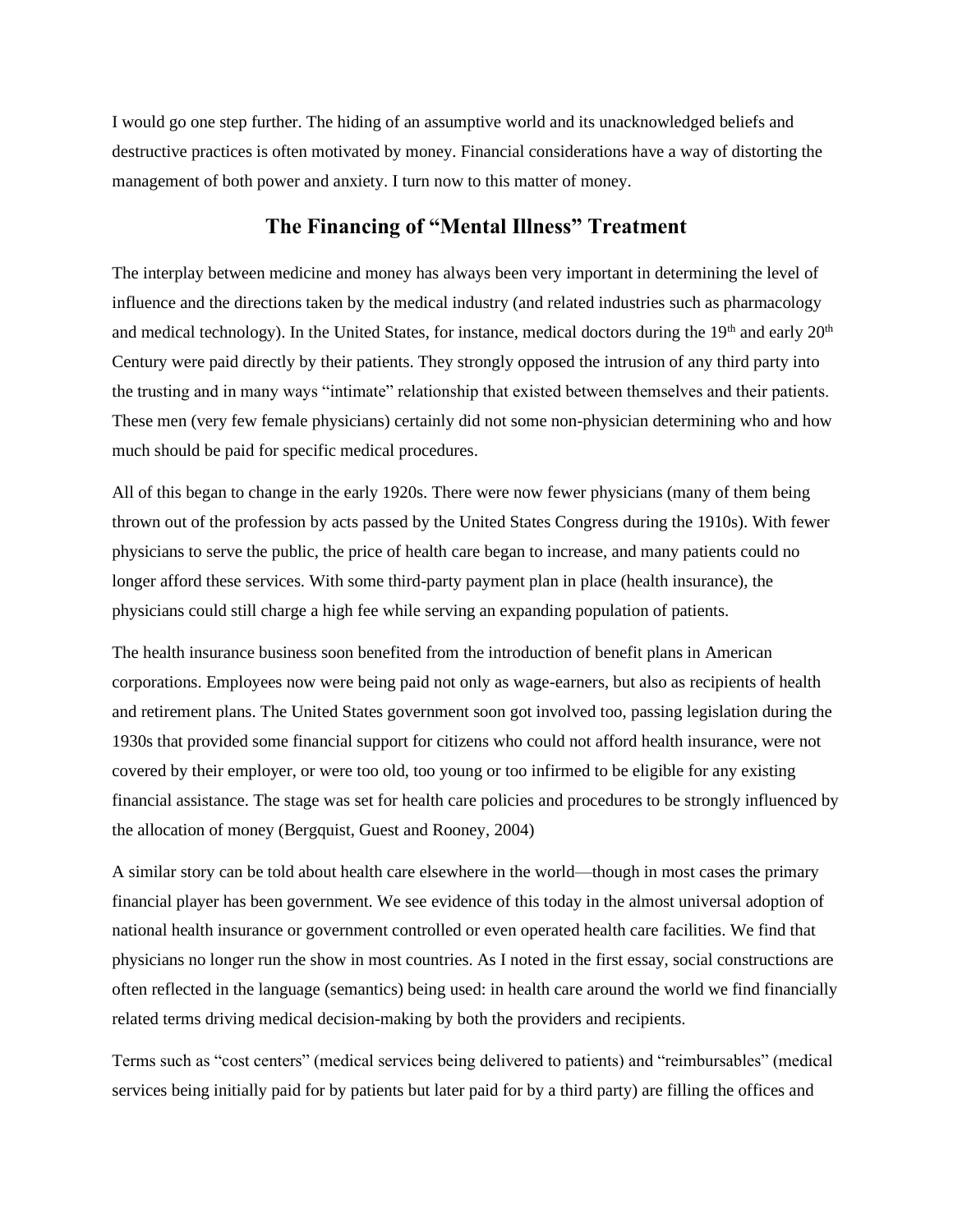corridors of medical centers and hospitals. Related marketing-based perspectives are also prevalent. Patient satisfaction surveys have replaced rating of medical success—for the patient has to be satisfied if they are to be continuing "income-centers" (either directly or through third party payers.

What then do we do about patients who are categorized as "mentally ill"? Can their treatment be reimbursed by a health insurance company or government agency? Initially, the answer was "no" in most countries. Only "legitimate" illnesses are eligible for compensation: the ghosts of the first three assumptive worlds lingered in the halls of government and corporations: "we don't help people out who are either crazy or can't handle their own emotional problems!" But what happens when you move from a social deviance or spiritual aberration world to a world in which these poor men, women (and children) have been afflicted with a "mental disease" or are born with a "mental deformity."? Aren't they just as much victims as a man struggling with diabetes, a woman suffering from cancer, or a child afflicted with polio?

We see here one of the most important reasons why the fourth assumptive world has won the day in most societies. There is money to be made in defining psychopathology as an "illness." Psychiatrists, psychologists and even primary care providers are willing to live with the strictures of DSM and the heavy use of psychopharmacological treatment plans if their services are being full compensated. I would suggest that there is something even more powerful operating: when money is involved there is a strong tendency to try restriction of trade.

Much as American physicians in the early  $20<sup>th</sup>$  Century were able to significantly increase their own income by reducing the number of men and women (especially woman) providing medical services, so it is now tempting to restrict the number of "mental health" providers who can receive third party compensation for their services. We find the extensive use of "panels" in North American mental health plans: only certain mental health providers are eligible to be reimbursed for their services. In other countries, the government agencies providing compensation or direct services sets up strict standards regarding who can and cannot be compensated or even provide services.

The restrictions imposed in early 20<sup>th</sup> Century America resulted in the homogenization of American medicine—through the death of most nontraditional (homeopathic) medical training centers and the termination of most nontraditional medical practices. Medical schools that admitted women or racial minorities were also put out of business. As a result, American medicine was provided exclusively by white men who were trained in traditional, allopathic medicine. Only a scattering of nontraditional medical practices (such as chiropractic) were allowed to remain in business.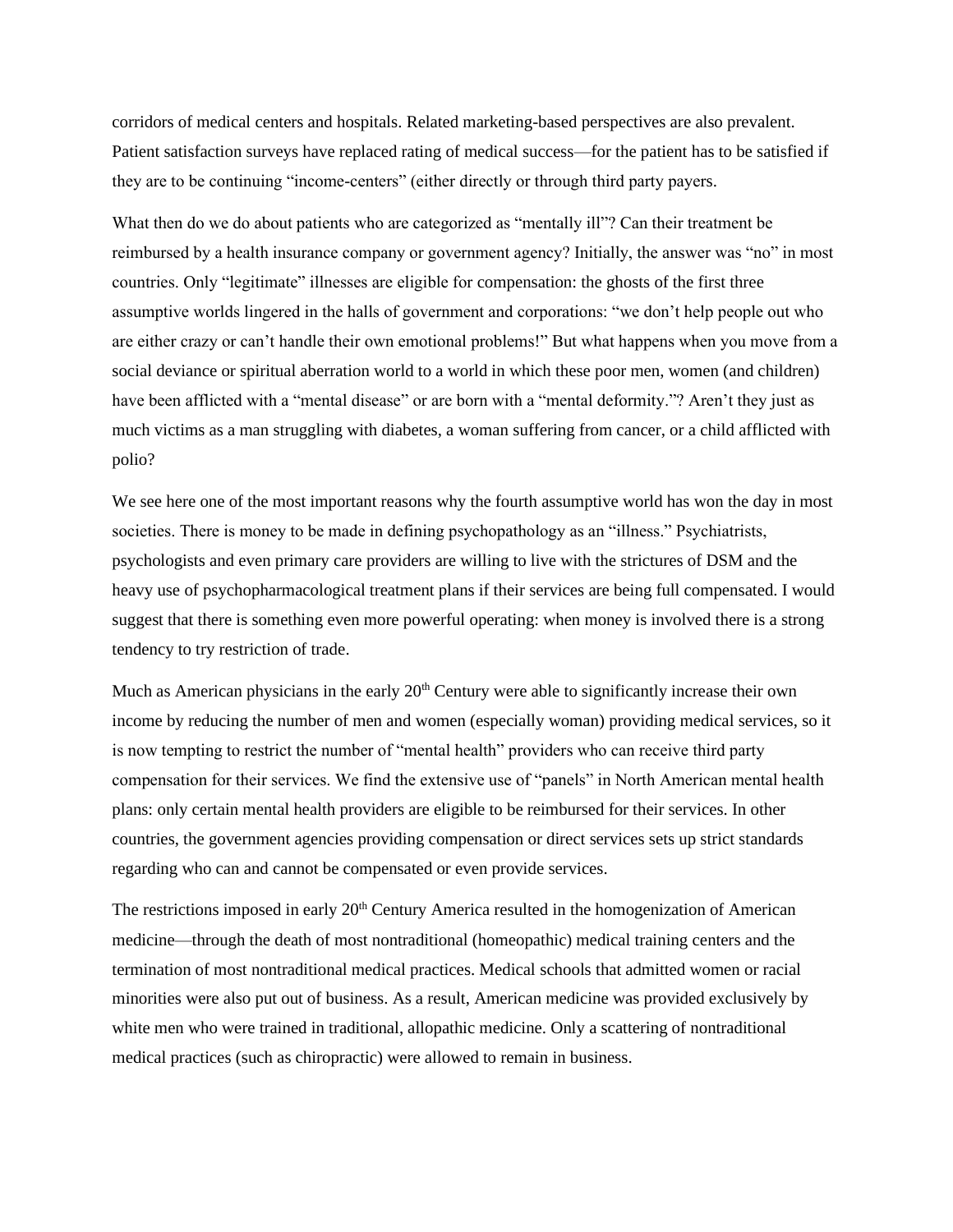The same homogenization is now occurring in the treatment of psychopathology. DSM reigns supreme: a we will not in greater detail in our fifth essay, mental health providers must frame their description and diagnosis of psychopathy in DSM categories if they want to be reimbursed or (in some countries) want to stay in business. Similar, there are strict limits set on the number of psychotherapeutic sessions that can be reimbursed.

This leads to the almost exclusive use of brief therapy strategies (such as cognitive-behavioral therapy: CBT) and reliance of many psychiatrists on the exclusive use of (prescribing of) psychopharmacological agents. At best, the two strategies are combined with the psychotherapist using CBT and psychiatrist using a specific medication.

This money-driven homogenization also is built on a credential restriction: mental health practitioners must be graduates of fully accredited programs (that primarily offer traditional, fourth assumptive world perspectives on psychopathy). The "outliers" and advocates of new paradigmatic perspectives might be able to practice their "witchcraft" (after all we are an "open-minded" mental health community): but they certainly should not be reimbursed by any reputable organization for this "craft." As noted in a publication of the American Psychological Association, the world of mental health has moved from "seance to science." Our understanding of mental health issues has progressed with the application of solid scientific findings. We are now governed by "evidence-based" mental health perspectives.

All of this homogenization leads to one simple conclusion: there is no need at any time in the near future for a radical revision in our perspectives. We don't need to "rock the boat." Our existing assumptive world four paradigm shall remain intact for many years to come. We may be doing some minor modifications from time to time (probably every decade) in DSM and will be demanding that old versions of this manual be destroyed since we are now closer to the truth. All is well in the world of mental health illness. Or is this true? Are we really any closer to the truth about psychopathy? How do we deal with the trouble-makers – someone like Thomas Szasz who many years ago began criticizing the prevailing paradigm?

#### **Thomas Szasz and the Myth of Mental Illness**

The critique offered by Thomas Szasz is not new. It can be traced back to his most influential book: The Myth of Mental Illness that was published in 1974. Yet, his observations and critical appraisal of the fourth assumptive world still seems to ring true. In seeking to give Szasz's critique a fair hearing, I will offer both a "Weak Szasz Hypothesis" and a "Strong Szasz Hypothesis" (in keeping with the Weak and Strong Whorfian hypothesis I offered in the first essay). I will first offer the weak version – which most contemporary observers of mental health operations around the world can probably accept.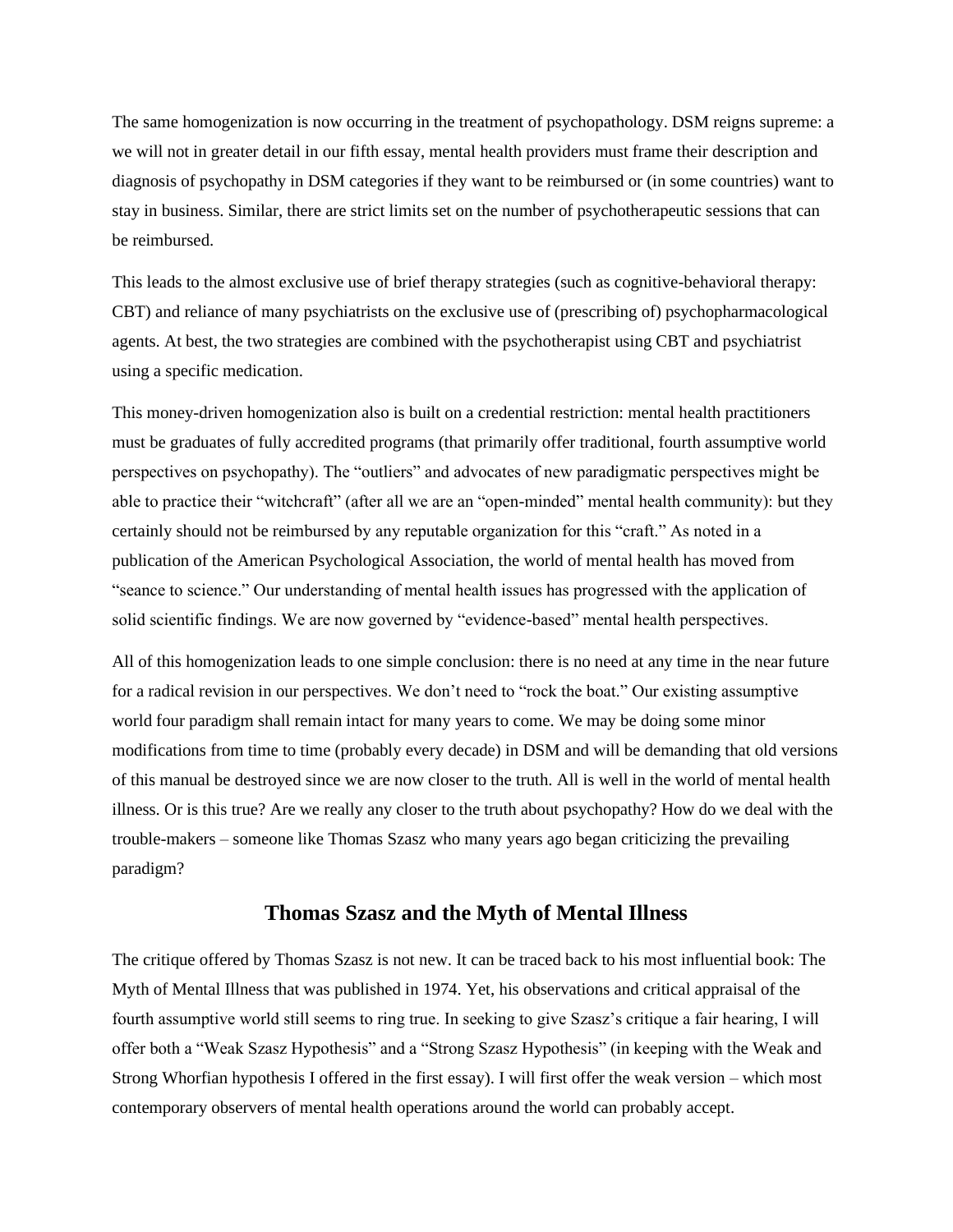#### **The Weak Szasz Hypothesis**

This critique is directly in line with the social constructivist perspective I offered in the first essay: mental illness is a social construction and not an absolute "reality" At the very beginning of *The Myth of Mental Illness*, Szasz offers a quotation from Karl Popper (a noted philosopher and historian of science): "Science must begin with myths and with the criticism of myths." In making this statement, Popper (and Szasz) are aligned with Thomas Kuhn and his structure of scientific revolution.

Though Popper and Kuhn differ in many important regards in their narrative about science, they seem to agree that science is not simply (or even complexly) and compilation of proven, verifiable truths. There is a whole lot of speculation, bias and self-fulfilling prophecies lingering around the halls of science – and especially around the halls of those behavioral science practitioners who like to think of themselves as being rational, systematic and open, as Popper suggest, "to the criticism of [prevailing] myths [and paradigms]."

For Szasz, the concept of social construction goes well beyond the usual "tame" version that social constructions are somehow arbitrary and often are founded on some random events or discoveries—such as Marie Curie's discovery of penicillin or Salk's discovery of a cure for polio. Szasz believes that mental illness was not some disease that had just been discovered or that the treatments employed in the treatment of specific mental illnesses were somehow arbitrarily discovered (such as Freud's invention of the "talking cure" because he was a lousy hypnotist).

Rather, mental illness was an "invention" (Szasz, 1974, p. 12): "whereas in modern medicine new diseases were discovered, in modern psychiatry they are invented (e.g. hysteria)." Thus, Freud might have "discovered" the talking cure—but he was deployed this treatment strategy in addressing a form of psychopathy that had been re-invented over many centuries. What is it like to treat an invention: are the therapist and patient sharing a delusion? We are hovering on the edge of a Strong Szasz Hypothesis.

*The Technologies of Mental Illness*: As I noted in the first essays, the models being used in many disciplines are often borrowed from "fashionable" technologies that are associated with and frequently generated out of prevailing paradigms in another discipline. In the case of psychiatry and psychology, these technologies have been about medical diagnoses and drug prescription. These technologies, in turn, come out of the analytic tradition to be found in both classical physics and chemistry, and the biochemical tradition to be found in both biology and chemistry.

Szasz seems to be alluding to this borrowing when he (Szasz, 1974, p. 4) indicates that: "so-called psychiatric problems continue to be cast in the traditional framework of medicine The conceptual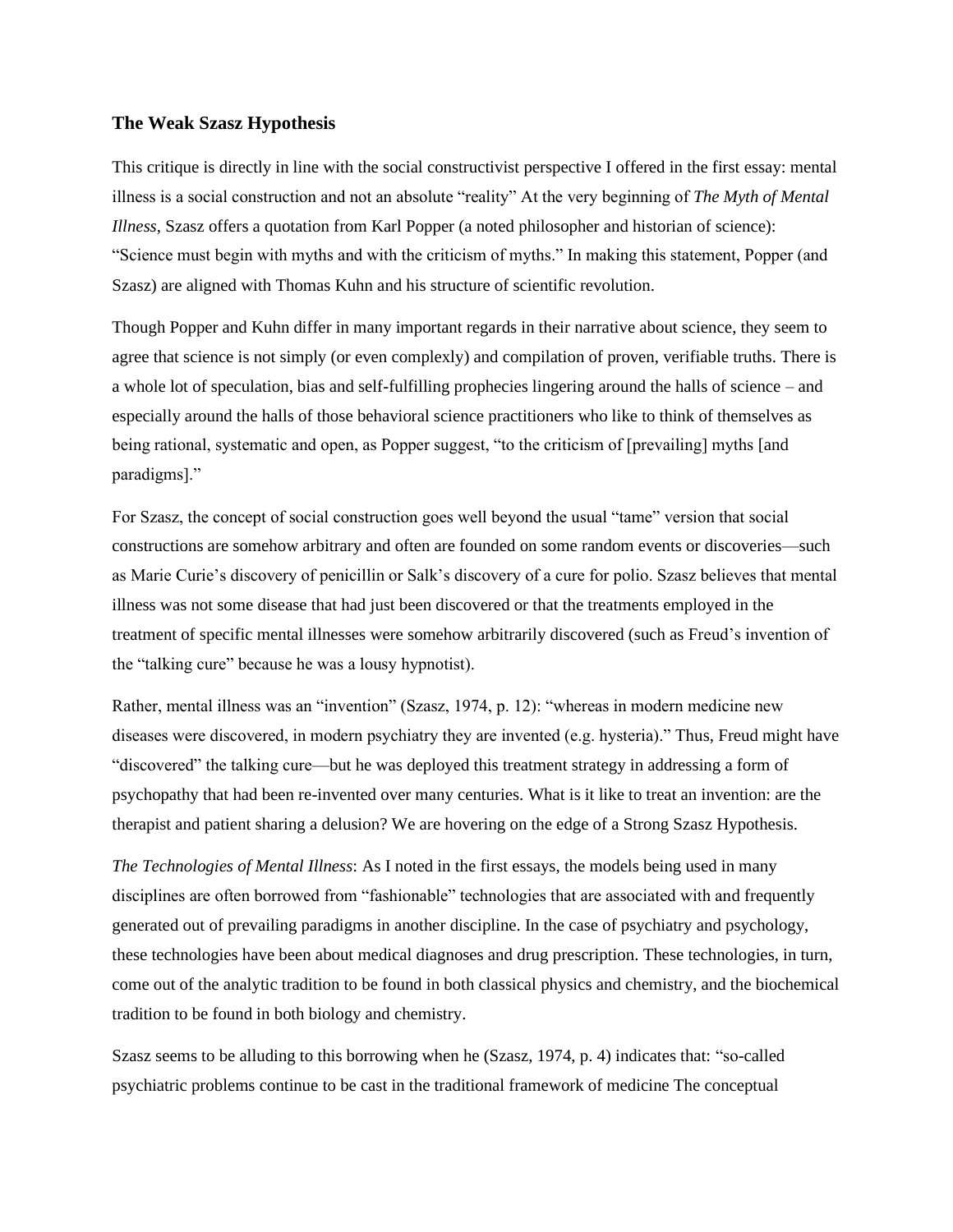scaffolding of medicine, however, rests on the principles of physics and chemistry Yet the fact remains that human sign-using behavior [mental and unsubstantial rather than physical and tangible] does not lend itself to exploration and understanding in these terms." I proposed that Szasz has hit on two important underlying paradigms in his "dissection" of the fourth assumption world: (1) analysis and (2) causality.

*Paradigm One: Analysis*. Szasz (1974, p. 11) points to the analytic tradition of biology (what I described in the first essay as the "smashed frog" perspective) with regard to the dissection not only of frogs, but also human cadavers: "After dissection of the body was permitted, anatomy became the basis of medical science." With the insights about human anatomy that were revealed through careful dissection, it was only "natural" that similar principles be applied to the dissection of mental "illness." It was assumed that we can learn much from laying out the mental illness on the laboratory table and determining each of its working parts—and identifying, in particular, the "diseased" entity in the human psyche that accounts for the aberrant behavior and feelings to be found in the mentally ill patient.

*Paradigm Two: Causality.* With the dissection of mental illness comes the identification of causality. Borrowing from the traditional physical sciences, we can envision a world filled with billiard balls. One ball hist a second ball and the second ball is forced to move. This is the fundamental principle of causality and is clearly aligned with the right-branching (active voice) syntactic structure identified in the first essay. This billiard ball universe is now being seriously questions in the physical sciences, as it becomes clear that most physical systems in the real world are highly complex and operate in a manner that defies the standard billiard ball perspective and any hope of predictability: there are multiple causations, operating alongside self-organization and (as I noted previously) the emergence of new, unanticipated forms.

Put in a somewhat different context, the billiard ball perspectives is clearly inappropriate when applied in such "messy" and perhaps pre-paradigmatic disciplines as history, psychology (and the other behavioral sciences). We tend, for instance, to offer historical narratives that move from past to present, identifying how specific events in the past have "caused" our current condition. The analysis paradigm (focusing on special events) joins with the causality paradigm (looking for simple direct line connections) to create what is often called "historicism." Yet, this not the way in which history is actually generated: we are always looking from the present time back to the past and are trying to figure out from our current perspective "how we got to where we are." Past "causative" events of the past are always viewed (in a very biased way) from the present.

This same "*historicism"* seems to pervade the assessment of mental illness. Pointing to the perspectives of "historicism", Szasz (1974, p 5) notes that it has traditionally been assumed that: "historical events are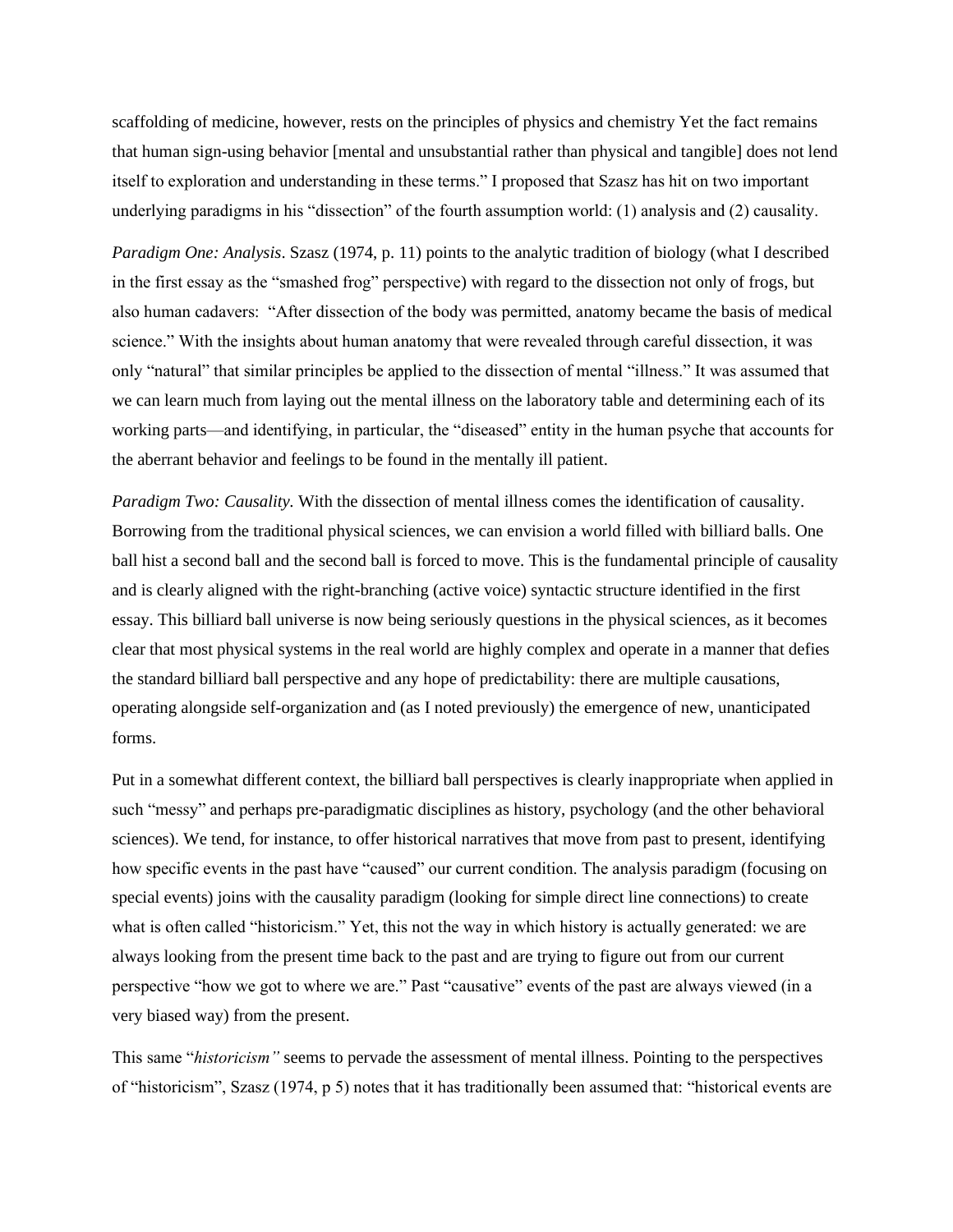as fully their antecedents as are physical events by theirs." Billiard balls hit billiard balls. Childhood trauma causes adult mental illness. Genetic defects cause schizophrenia and bi-polar disorders. Under the shadow of psychological and psychiatric historicism, we are left with a world in which there is no free will. External locus of control is the coin of the realm in this fourth assumption world. We return to Szasz (1974, p 13): "diseases happen to people Mentally sick persons did not "will' their pathological behavior and were therefore considered "not responsible."

At this point, the legal system comes into compliance with the dominant fourth assumptive world: there are legitimate defenses made for the declaration of "innocence" on the basis of mental illness. When we get to this point in our analysis of the fourth assumptive world, the fatal flaw (or least point of deep concern) emerges. The Weak Szasz Hypothesis would suggest that we are left with the absence of any personal accountability or any fundamental moral code if the fourth assumptive world remains dominant. According to Szasz (1974, p 263): "human behavior is fundamentally moral behavior Attempts to describe and alter such behavior without, at the same time, coming to grips with the issue of ethical values are therefore doomed to failure"

#### **The Strong Szasz Hypothesis**

As we move to Szasz's challenge regarding the loss of morality in the fourth assumptive world, we begin our venture into what I would call Szasz's "Strong Hypothesis." This is where Szasz becomes quite controversial and where many members of the mental health community steer clear of Szasz and his arguments. Yet, much of what Szasz offered more than 40 years ago is disturbingly contemporary.

First, we need to recognize that Szasz is not just suggesting that mental illness is a social construction. He is suggesting (in according the third assumptive world) that mental illness is an invention that was creating and is employed to suppress individuality and maintain oppressive social institutions and practices. He believes that it is not just money and mental health that are in alignment—it is also power and mental health that seem to be interwoven—and perhaps are now inextricable in many countries.

As I have repeatedly asked in this series of essays: Who is at the table when psychopathy is being discussed. Has the "God" of medicine replaces the "God" of theology and the "God" of government and societal norms. Has even a combination and coalition of several Gods (spiritual aberration and social deviance) been unequal to the task of buffering the influence of the God of medicine. (Szasz, 1974, p 7) Szasz (1974, p. 260) makes it clear as to who he thinks is in charge: "The psychiatrist [is the] social